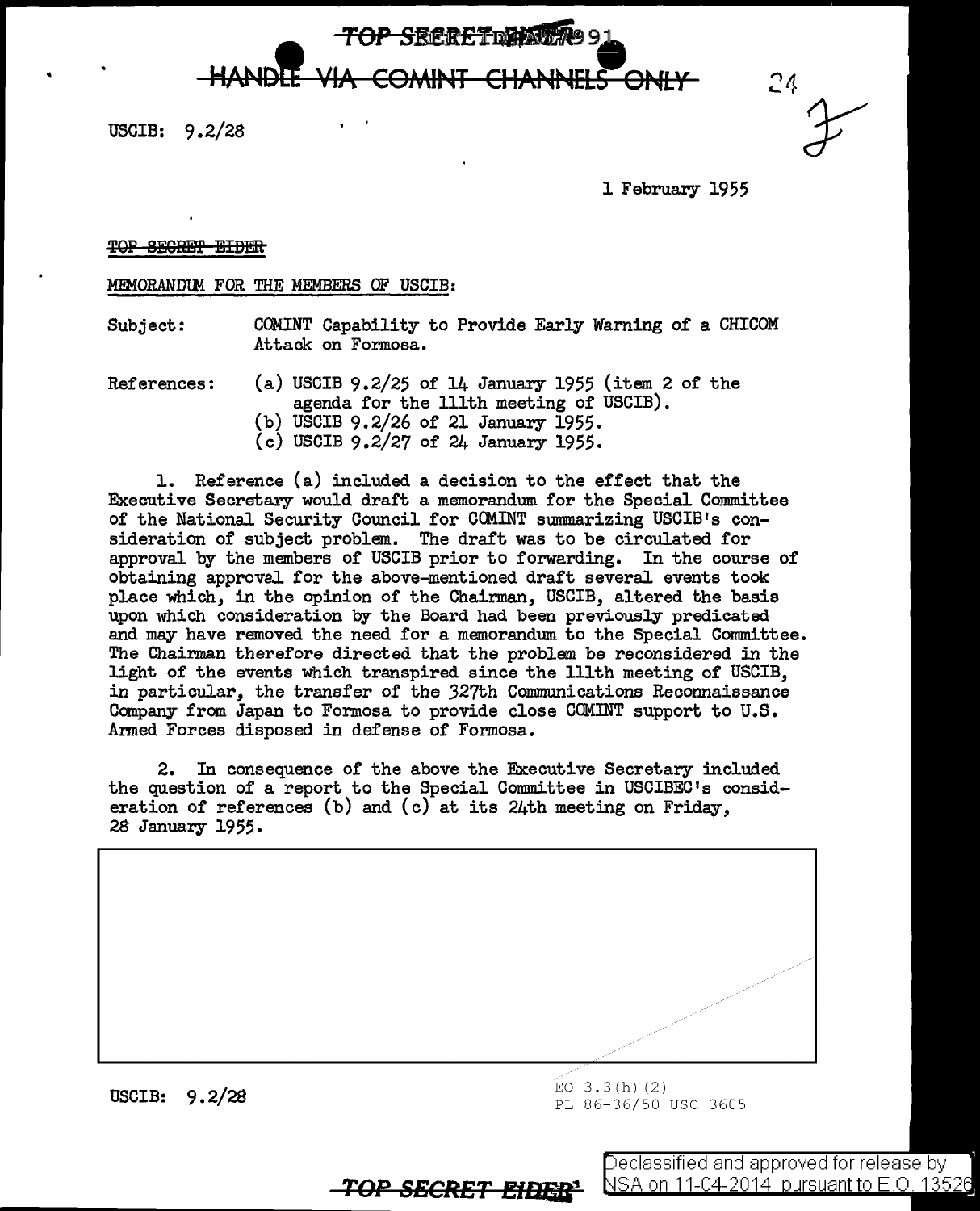USCIB: 9.2/28

1 February 1955

TOP SECRET EIDER

| Subject: |  |  |  |  |  |  |  |                    |  |  |  | COMINT Capability to Provide Early Warning of a CHICOM |  |  |  |  |  |  |  |
|----------|--|--|--|--|--|--|--|--------------------|--|--|--|--------------------------------------------------------|--|--|--|--|--|--|--|
|          |  |  |  |  |  |  |  | Attack on Formosa. |  |  |  |                                                        |  |  |  |  |  |  |  |
|          |  |  |  |  |  |  |  |                    |  |  |  |                                                        |  |  |  |  |  |  |  |

**TOP REFRESHERS** 

4. Accordingly USCIBEC appointed a committee composed of representatives of the Departments of Defense and State, the Central Intelligence Agency and the National Security Agency to draft a specific proposal to be sent directly to USCIB for approval and, as approved, thence to the Secretary of Defense from the Board. In this connection USCIBEC feels that if any approach at all is to be made to Chiang Kai-Shek, as little time as· possible should be lost in doing so.

5. The proposal drafted by the above-mentioned committee of USCIBEC is now enclosed herewith for your consideration as a solution to the problem discussed in reference (a). This office would be grateful for notification by telephone of your approval or comment at your earliest convenience.

ś

aptain,  $\sqrt{s}$ . Navy Executive Secretary, USCIB

Enclosure a/s

**TOP SECRET•EIÐBR**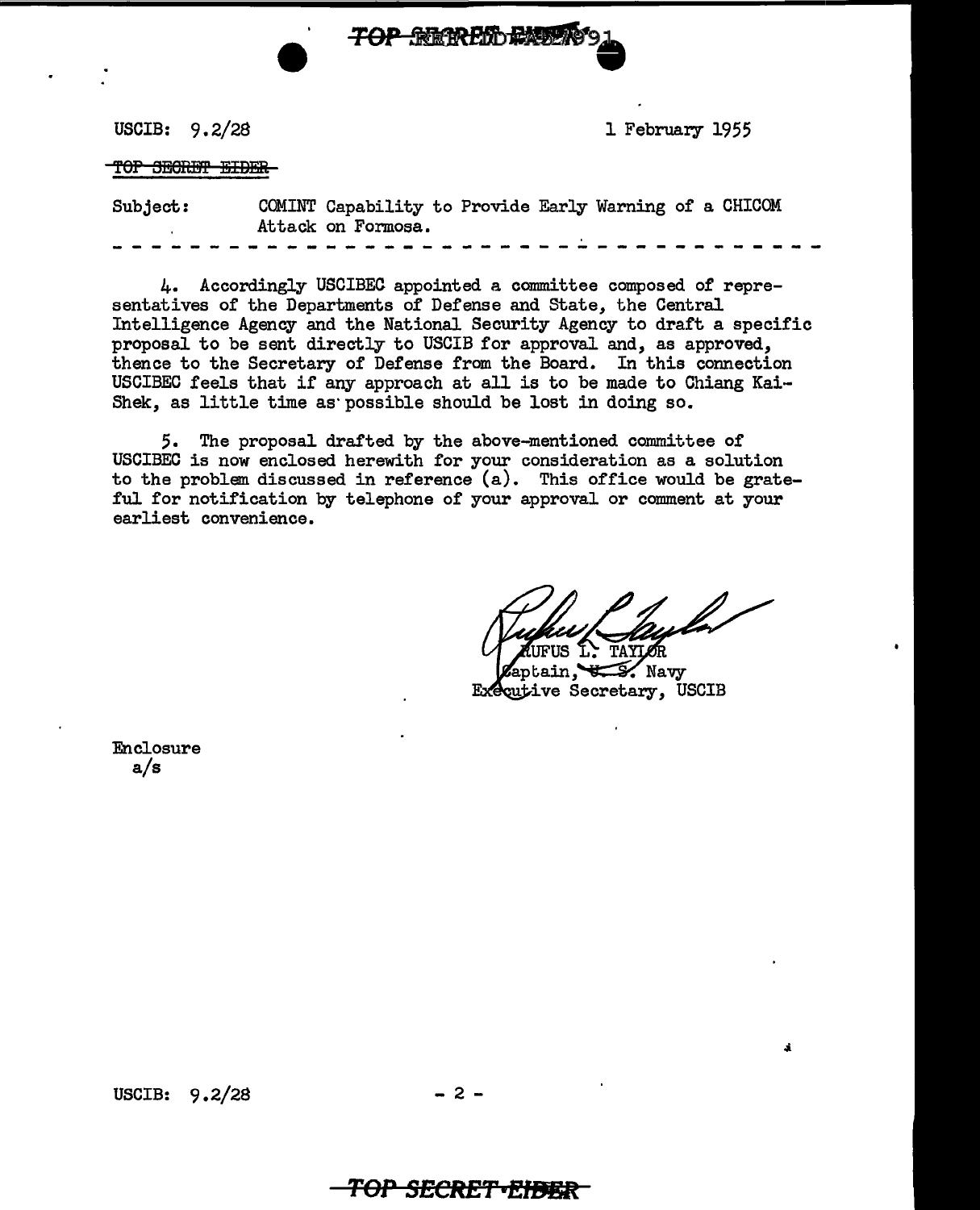

<u>DRAFT</u>

8 B O R B T <del>202</del>

 $EO 3.3(h)(2)$ PL 86-36/50 USC 3605

3 February 1955

MEMORANDUM FOR THE SECRETARY OF DEFENSE

SUBJECT: US COMINT Capability to Provide Early Warning of Chinese Communist Attack on Formosa.

1. The United States Communications Intelligence Board (USCIB) has considered in detail the problem of improving our existing capability to provide early warning from communications intelligence (COMINT) of a Chinese Communist attack on Formosa. An immediate solution to this problem is imperative, if we are to have a reasonable chance of obtaining early warning from COMINT sources during the forthcoming invasion season.

L<sub>o</sub> For

8 B O R B T

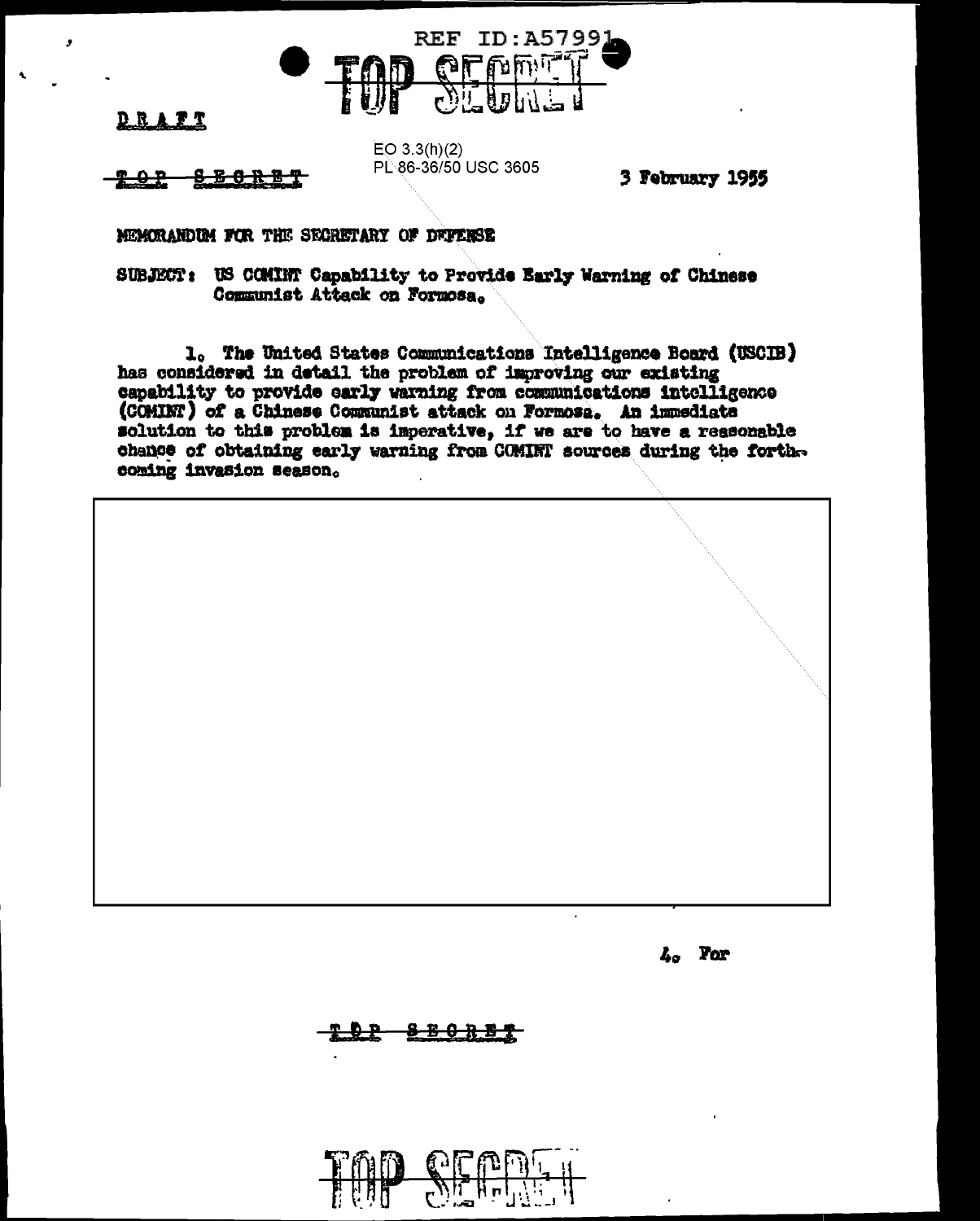REF ID: A57994

## Les szensz

 $E$ O 3.3(h)(2) PL 86-36/50 USC 3605

Draft, 3 February 1955<br>Subject: US CG(INT Gepsbility to Provide . . . . .

 $\cdot$ 

 $\hat{\mathbf{v}}$ 

ALIEN W. DULLES<br>Chairman, USOIB

**TOP SECRET**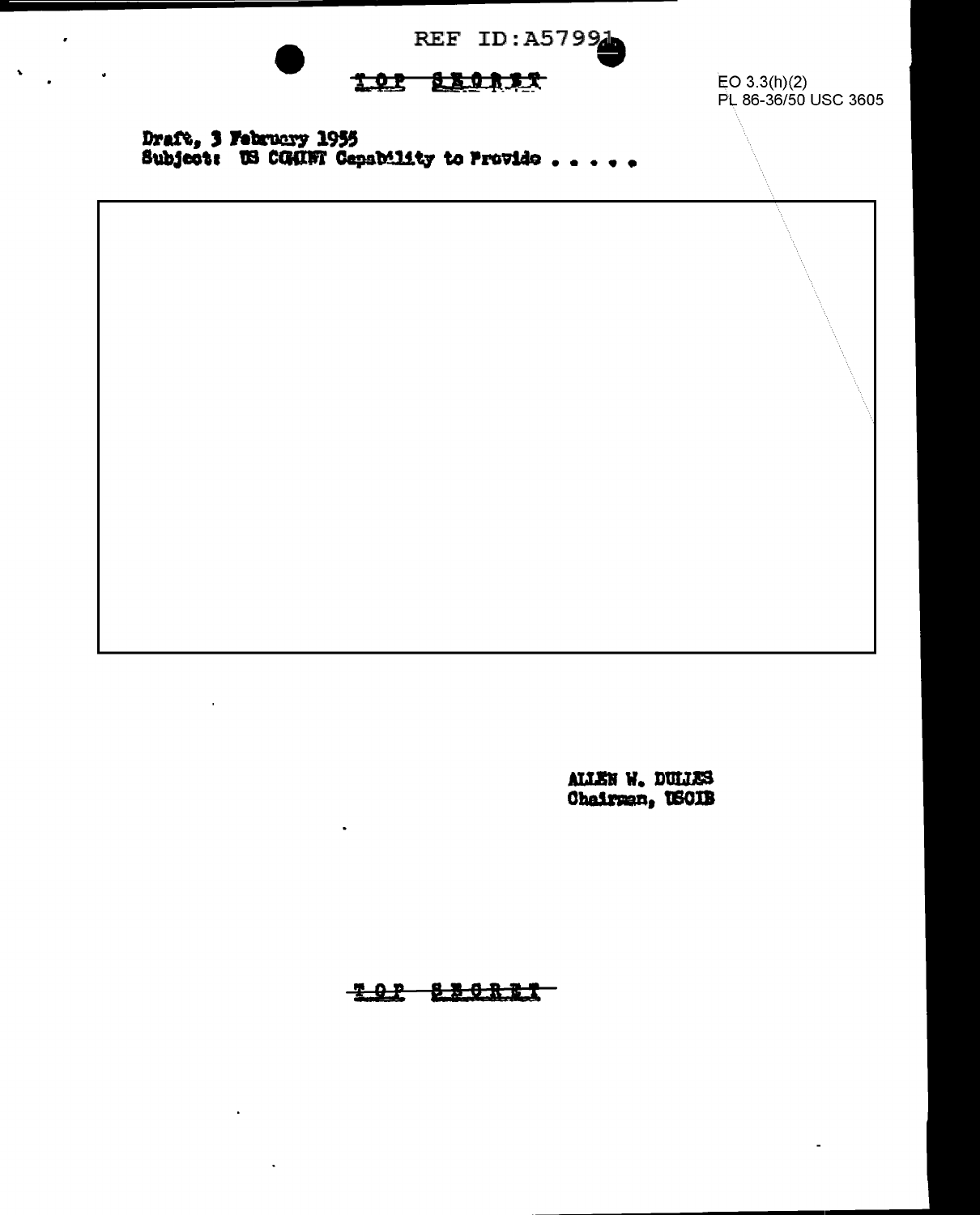

TOR BROADS

 $\pmb{\ast}$ 

 $EO$  3.3(h)(2) PL 86-36/50 USC 3605

 $\bullet$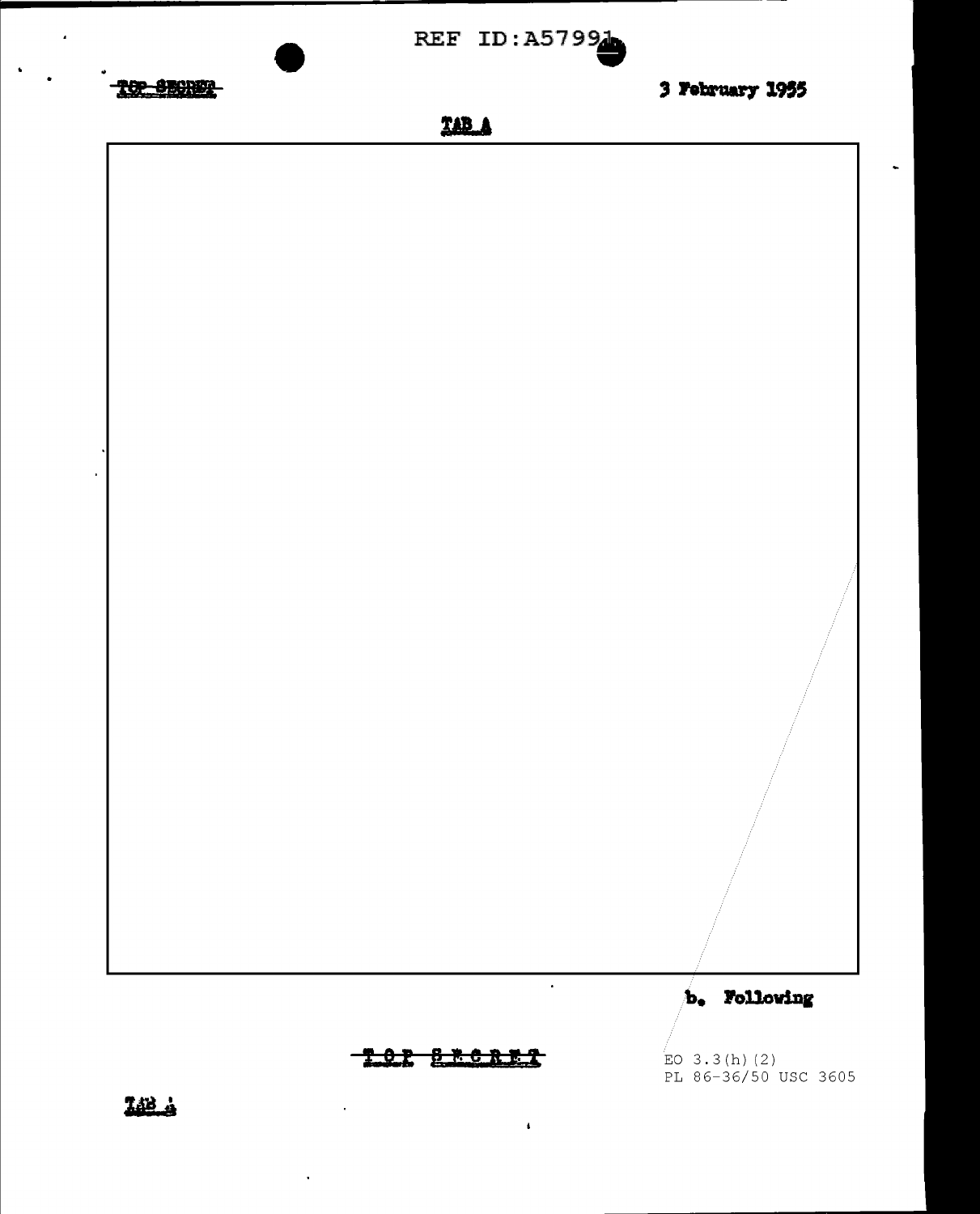

 $\mathcal{L}_{\mathbf{r}}$ 

 $\hat{\phantom{a}}$ 

## TOR SECRET

 $-2a$ 

 $\ddot{\phantom{a}}$ 

 $\ddot{\bullet}$ 

 $\boldsymbol{\lambda}$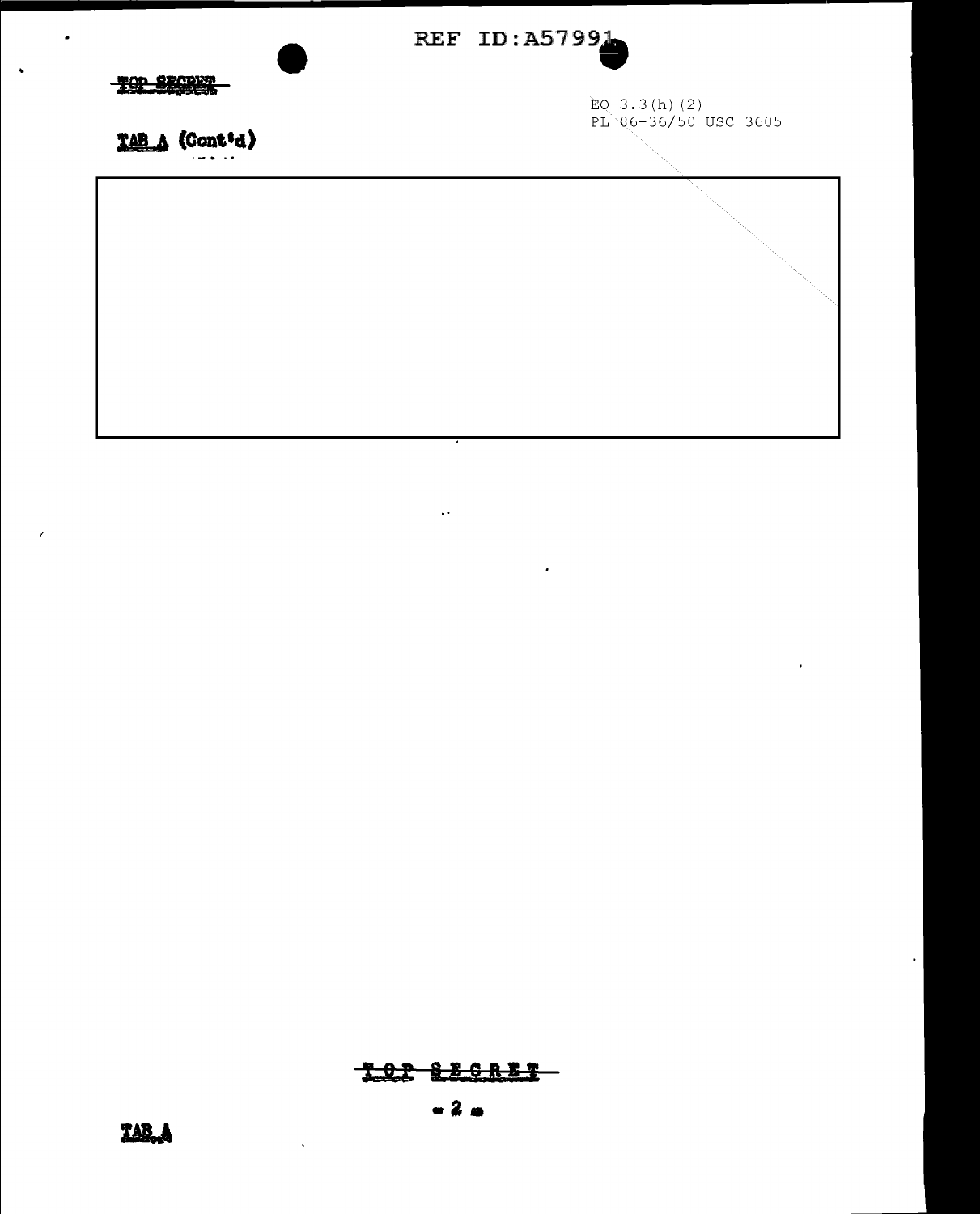

 $\sim$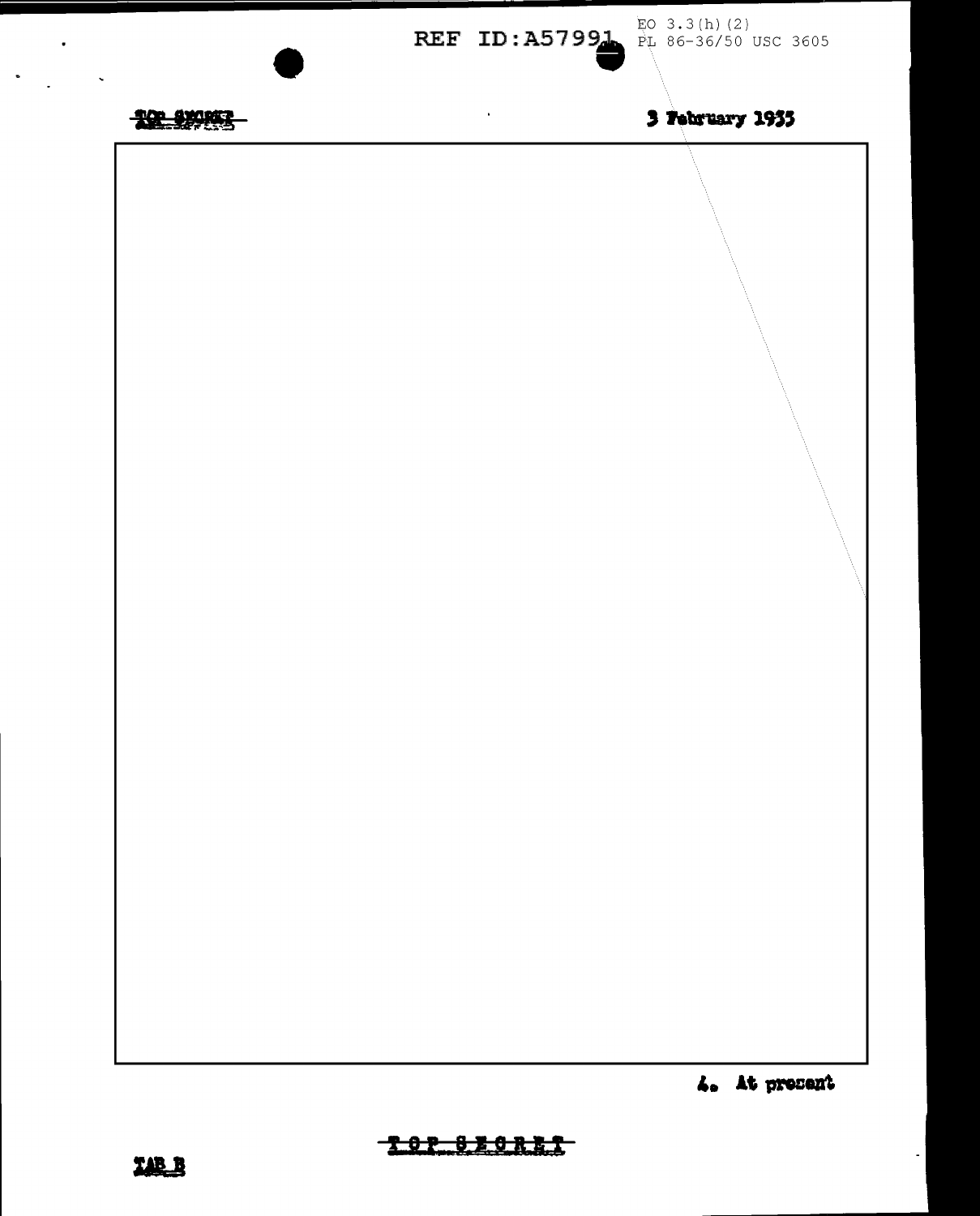

 $\ddot{\phantom{1}}$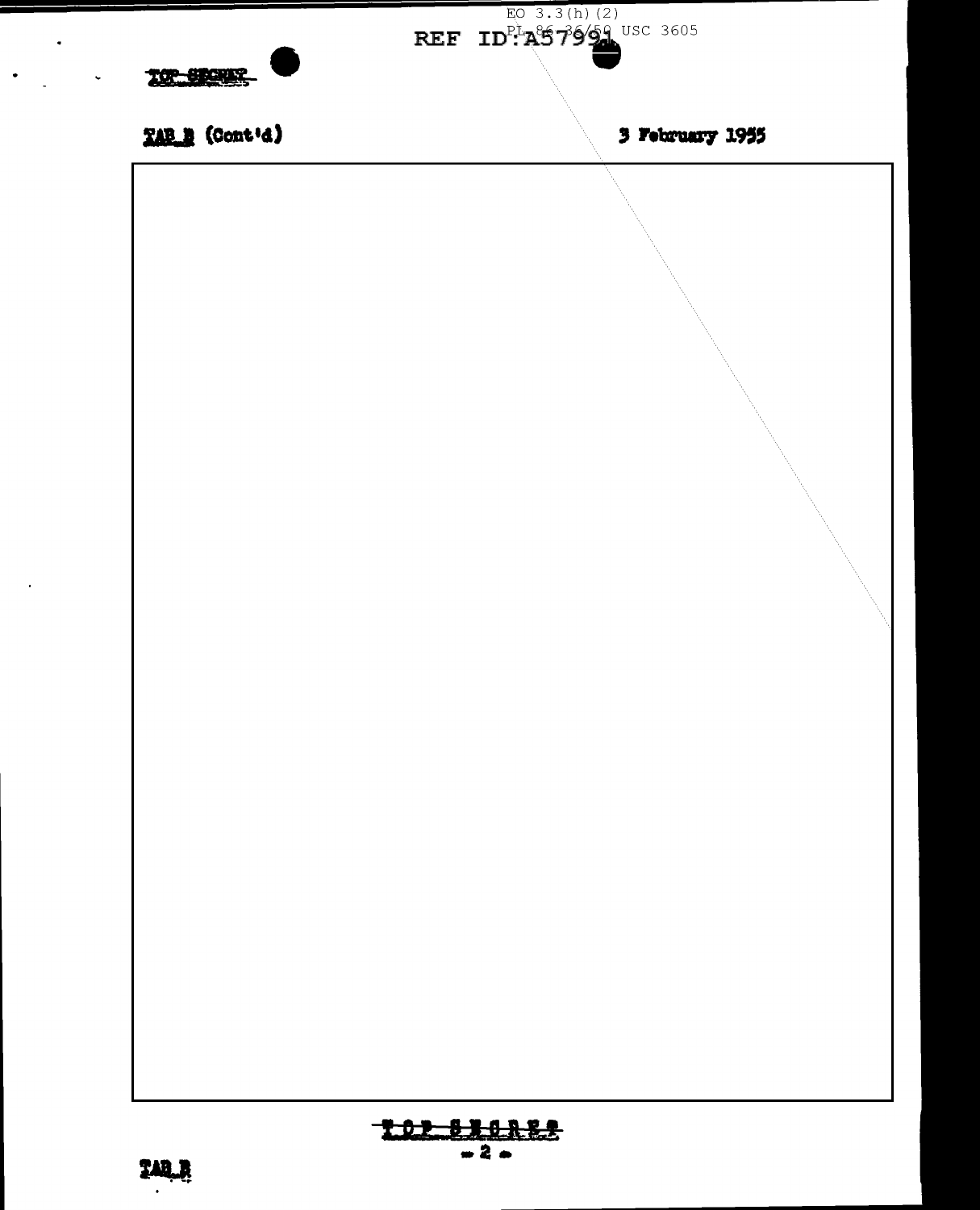



TAB\_B